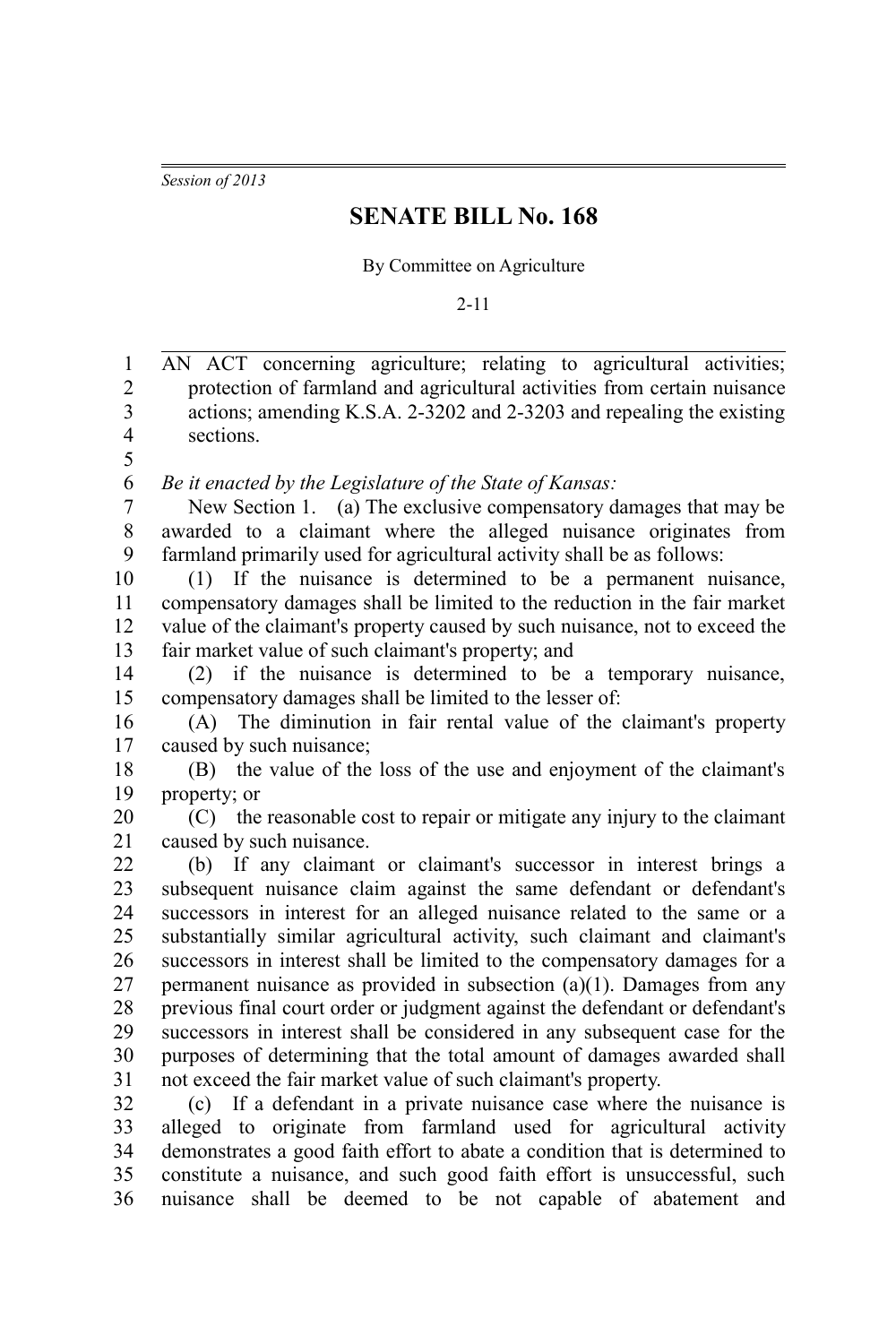compensatory damages shall be limited as provided in subsection (a)(1). 1

Substantial compliance with a court order regarding such farmland shall constitute a good faith effort as a matter of law. 2 3

(e) No person shall have standing to bring an action for private nuisance pursuant to this section unless such person has an ownership interest in the property alleged to be affected by the nuisance. 4 5 6

(f) If any provision of this section or the application thereof to any person or circumstances is held invalid, such invalidity shall not affect other provisions or applications of this section which can be given effect without the invalid provision or application, and to this end the provisions of this section are declared to be severable. 7 8 9 10 11

(g) This section shall be part of and supplemental to article 32 of chapter 2 of the Kansas Statutes Annotated, and amendments thereto. 12 13

Sec. 2. K.S.A. 2-3202 is hereby amended to read as follows: 2-3202. *(a)* Agricultural activities conducted on farmland, if consistent with good agricultural practices and established prior to surrounding *agricultural or* nonagricultural activities, are presumed to be reasonable and do not constitute a nuisance, public or private, unless the activity has a substantial adverse effect on the public health and safety. 14 15 16 17 18 19

*(b)* If such agricultural activity is undertaken in conformity with federal, state, and local laws and *rules and* regulations, it is presumed to be good agricultural practice and not adversely affecting the public health and safety. 20 21 22 23

*(c) An owner of farmland who conducts agricultural activity protected pursuant to the provisions of this section:* 24 25

*(1) May reasonably expand the scope of such agricultural activity, including, but not limited to, increasing the acreage or number of animal units or changing agricultural activities, without losing such protection so long as such agricultural activity complies with all applicable county, state, and federal environmental codes, resolutions, laws and rules and regulations;* 26 27 28 29 30 31

*(2) may assign or transfer such protection to any successor in interest; and* 32 33

*(3) shall not be deemed to waive such protection by temporarily ceasing or decreasing the scope of such agricultural activity.* 34 35

Sec. 3. K.S.A. 2-3203 is hereby amended to read as follows: 2-3203. As used in this act: 36 37

(a) "Agricultural activity" means the growing or raising of horticultural and agricultural crops, hay, poultry and livestock, and livestock, poultry and dairy products for commercial purposes *and includes activities related to the handling, storage and transportation of agricultural commodities*. 38 39 40 41 42

(b) "Farmland" means land devoted primarily to an agricultural 43